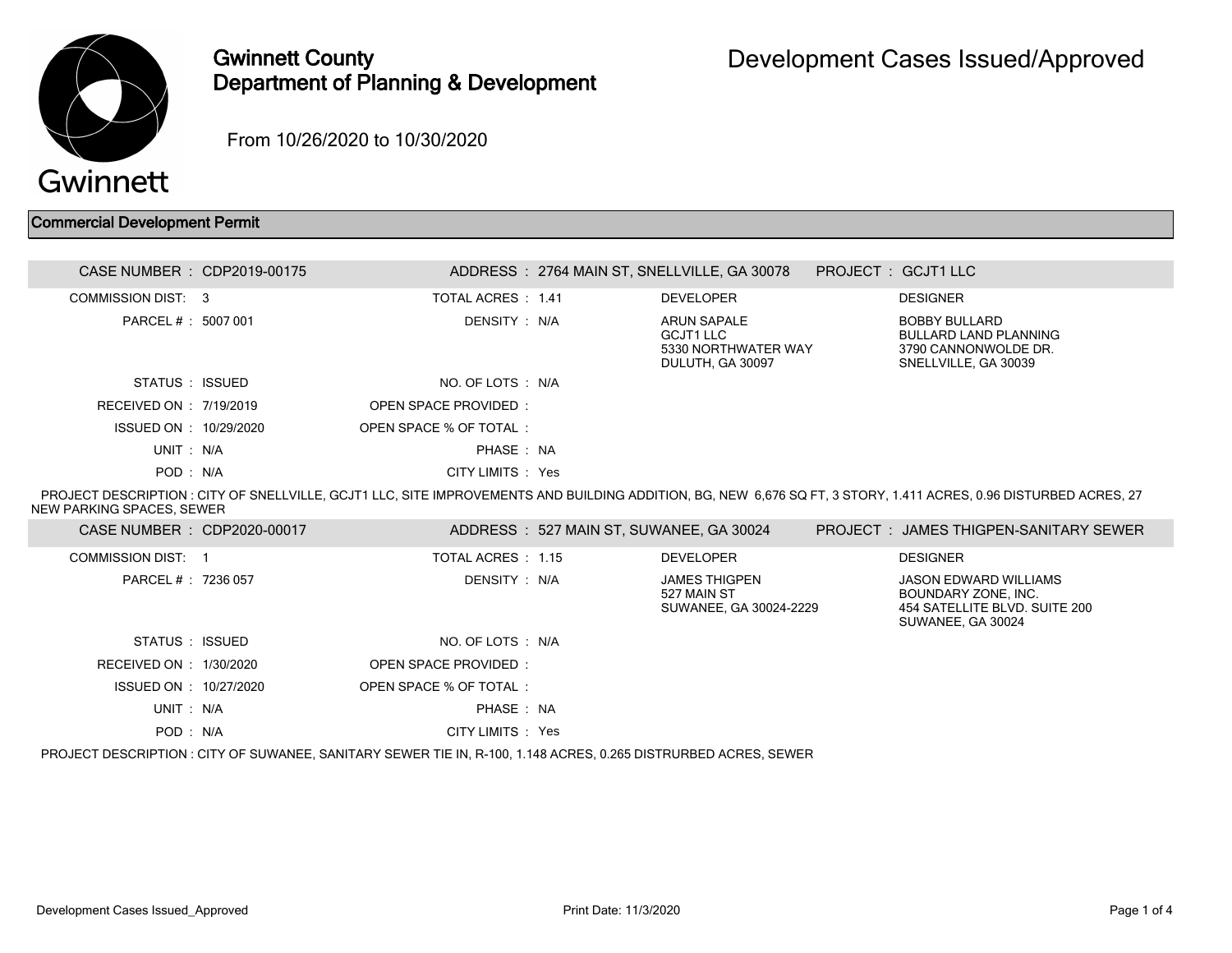| CASE NUMBER : CDP2020-00119                        |                   |                                                                                                                                     | GA 30519                                                           | ADDRESS: 4200 THOMPSON MILL RD, BUFORD,                                                        | <b>PROJECT : SANITARY SEWER EXTENSTION PLAN</b><br>FOR 4200 THOMPSON MILL ROAD                                          |
|----------------------------------------------------|-------------------|-------------------------------------------------------------------------------------------------------------------------------------|--------------------------------------------------------------------|------------------------------------------------------------------------------------------------|-------------------------------------------------------------------------------------------------------------------------|
| <b>COMMISSION DIST: 4</b>                          |                   | TOTAL ACRES : 7.33                                                                                                                  |                                                                    | <b>DEVELOPER</b>                                                                               | <b>DESIGNER</b>                                                                                                         |
| PARCEL # : 7224 032                                |                   | DENSITY: N/A                                                                                                                        |                                                                    | <b>MATT CAPE</b><br>TIPTON HOMEBUILDERS, LLC.<br><b>4544 ATWATER COURT</b><br>BUFORD, GA 30518 | KYLE BOWEN, P.E.<br>DEVELOPMENT PLANNING & ENGINEERING.<br>INC.<br>5074 BRISTOL INDUSTRIAL WAY<br>BUFORD, GA 30518      |
| STATUS : ISSUED                                    |                   | NO. OF LOTS : N/A                                                                                                                   |                                                                    |                                                                                                |                                                                                                                         |
| RECEIVED ON : 8/11/2020                            |                   | OPEN SPACE PROVIDED:                                                                                                                |                                                                    |                                                                                                |                                                                                                                         |
| ISSUED ON : 10/26/2020                             |                   | OPEN SPACE % OF TOTAL :                                                                                                             |                                                                    |                                                                                                |                                                                                                                         |
| UNIT: N/A                                          |                   | PHASE: NA                                                                                                                           |                                                                    |                                                                                                |                                                                                                                         |
| POD: N/A                                           |                   | CITY LIMITS : No                                                                                                                    |                                                                    |                                                                                                |                                                                                                                         |
|                                                    |                   | PROJECT DESCRIPTION : SANITARY SEWER OUTFALL, R-100, 7.326 ACRES, 0.55 DISTURBED ACRES, SEWER (ANNEXED INTO THE CITY JULY 20, 2020) |                                                                    |                                                                                                |                                                                                                                         |
| <b>TOTAL FOR: Commercial Development</b><br>Permit |                   | NO. OF CASES: 3                                                                                                                     |                                                                    | NO. OF LOTS: 0                                                                                 | <b>TOTAL ACRES: 9.89</b>                                                                                                |
|                                                    |                   |                                                                                                                                     |                                                                    |                                                                                                |                                                                                                                         |
| <b>Exemption Plat</b>                              |                   |                                                                                                                                     |                                                                    |                                                                                                |                                                                                                                         |
|                                                    |                   |                                                                                                                                     |                                                                    |                                                                                                |                                                                                                                         |
| CASE NUMBER : XPL2020-00058                        |                   |                                                                                                                                     | ADDRESS : OLD PEACHTREE RD (500 BLOCK),<br>LAWRENCEVILLE, GA 30043 |                                                                                                | PROJECT : LUCA, TEODOR (XPL)                                                                                            |
| <b>COMMISSION DIST: 1</b>                          |                   | TOTAL ACRES: 3.00                                                                                                                   |                                                                    | <b>DEVELOPER</b>                                                                               | <b>DESIGNER</b>                                                                                                         |
| PARCEL #: 7149 025                                 |                   | DENSITY: N/A                                                                                                                        |                                                                    | <b>TEODOR LUCA</b><br>1750 FOX COURT<br>DACULA, GA 30019                                       | <b>BRIAN R. SUTHERLAND</b><br><b>GEORGIA PREMIER LAND SERVICES, INC.</b><br>3010 HAMILTON MILL ROAD<br>BUFORD, GA 30519 |
|                                                    | STATUS : APPROVED | NO. OF LOTS: 3                                                                                                                      |                                                                    |                                                                                                |                                                                                                                         |
| RECEIVED ON : 9/14/2020                            |                   | OPEN SPACE PROVIDED:                                                                                                                |                                                                    |                                                                                                |                                                                                                                         |
| ISSUED ON : 10/26/2020                             |                   | OPEN SPACE % OF TOTAL :                                                                                                             |                                                                    |                                                                                                |                                                                                                                         |
| UNIT: N/A                                          |                   | PHASE:                                                                                                                              |                                                                    |                                                                                                |                                                                                                                         |
| POD: N/A                                           |                   | CITY LIMITS : No                                                                                                                    |                                                                    |                                                                                                |                                                                                                                         |
|                                                    |                   | PROJECT DESCRIPTION : LUCA, TEODOR (XPL), R-100, 3 LOTS, 3.00 ACRES, SEWER                                                          |                                                                    |                                                                                                |                                                                                                                         |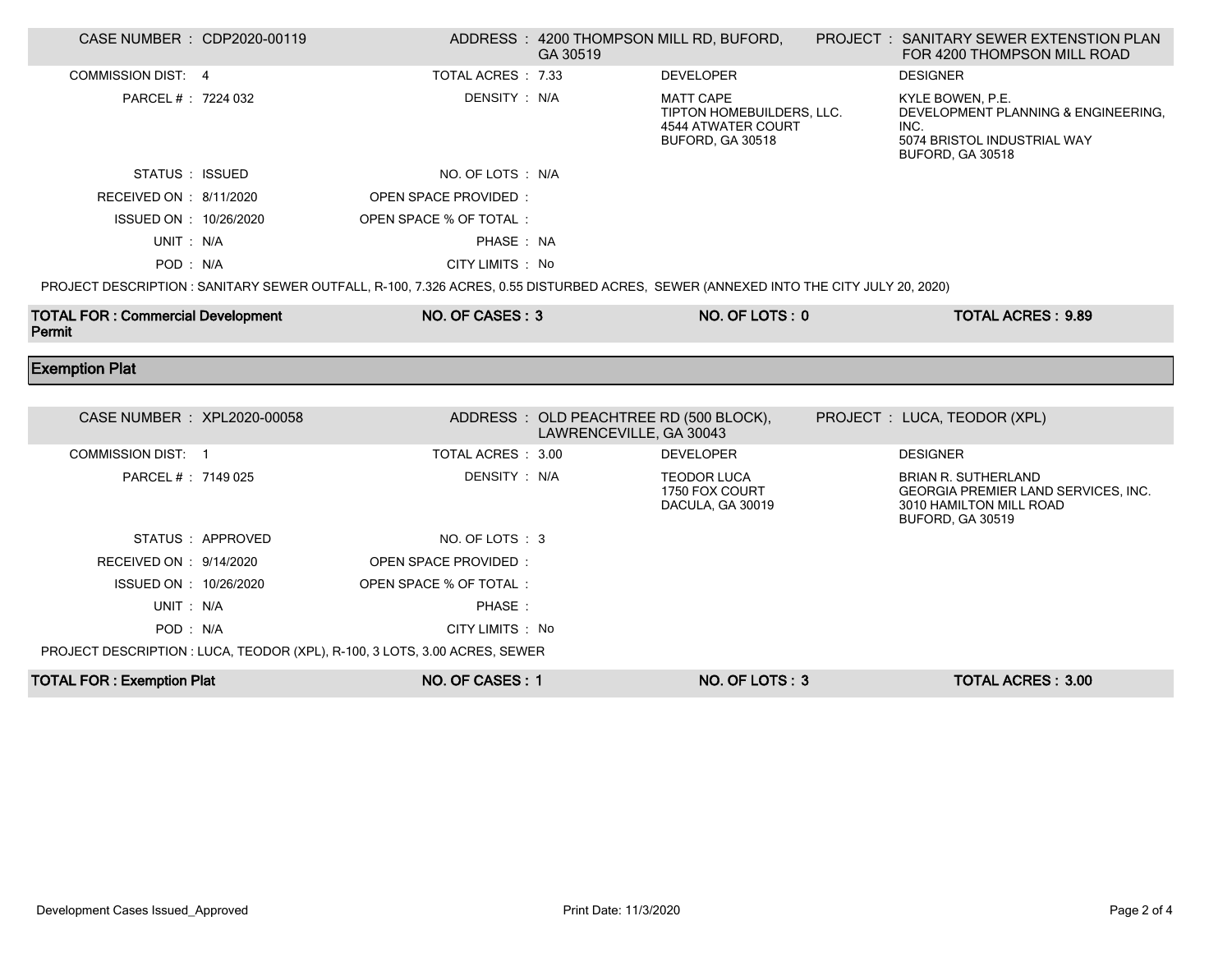## Multifamily Development Permit

| CASE NUMBER : MDP2020-00005 |                                                                                                                                                 | 30071    | ADDRESS: 370 THRASHER ST, NORCROSS, GA                                                                                                     | PROJECT: THRASHER STREET TOWNHOMES                                                                                          |
|-----------------------------|-------------------------------------------------------------------------------------------------------------------------------------------------|----------|--------------------------------------------------------------------------------------------------------------------------------------------|-----------------------------------------------------------------------------------------------------------------------------|
| <b>COMMISSION DIST: 2</b>   | TOTAL ACRES: 0.57                                                                                                                               |          | <b>DEVELOPER</b>                                                                                                                           | <b>DESIGNER</b>                                                                                                             |
| PARCEL # : 6243 093         | DENSITY : N/A                                                                                                                                   |          | <b>RICK CHEEK</b><br>SITE DEVELOPMENT GROUP, LLC.<br>5700 LOB COURT<br>NORCROSS, GA 30092                                                  | DANIEL WINTERMEYER<br>URBAN ENGINEERS, INC.<br>1904 MONROE DRIVE<br>SUITE 150<br>ATLANTA, GA 30324                          |
| STATUS : ISSUED             | NO. OF LOTS : N/A                                                                                                                               |          |                                                                                                                                            |                                                                                                                             |
| RECEIVED ON : 5/26/2020     | <b>OPEN SPACE PROVIDED:</b>                                                                                                                     |          |                                                                                                                                            |                                                                                                                             |
| ISSUED ON : 10/29/2020      | OPEN SPACE % OF TOTAL:                                                                                                                          |          |                                                                                                                                            |                                                                                                                             |
| UNIT: N/A                   | PHASE: NA                                                                                                                                       |          |                                                                                                                                            |                                                                                                                             |
| POD: N/A                    | CITY LIMITS : Yes                                                                                                                               |          |                                                                                                                                            |                                                                                                                             |
|                             | PROJECT DESCRIPTION: CITY OF NORCROSS, THRASHER STREET TOWNHOMES, PRD, 5 UNITS, 0.568 ACRES, 0.568 DISTURBED ACRES, SEWER                       |          |                                                                                                                                            |                                                                                                                             |
| CASE NUMBER : MDP2020-00009 |                                                                                                                                                 | GA 30097 | ADDRESS: 1290 OLD PEACHTREE RD, DULUTH,                                                                                                    | PROJECT : MEADOW WALK                                                                                                       |
| <b>COMMISSION DIST: 1</b>   | TOTAL ACRES: 17.06                                                                                                                              |          | <b>DEVELOPER</b>                                                                                                                           | <b>DESIGNER</b>                                                                                                             |
| PARCEL #: 7156 011          | DENSITY : N/A                                                                                                                                   |          | <b>MICHAEL SILVERMAN</b><br><b>BRAND PROPERTIES</b><br>3328 PEACHTREE ROAD NORTHEAST COLLABORATIVE. INC.<br>SUITE 100<br>ATLANTA, GA 30326 | <b>MATTHEW KACZENSKI</b><br><b>PLANNERS AND ENGINEERS</b><br>350 RESEARCH COURT<br>SUITE 200<br>PEACHTREE CORNERS, GA 30092 |
| STATUS : ISSUED             | NO. OF LOTS : N/A                                                                                                                               |          |                                                                                                                                            |                                                                                                                             |
| RECEIVED ON : 8/7/2020      | OPEN SPACE PROVIDED:                                                                                                                            |          |                                                                                                                                            |                                                                                                                             |
| ISSUED ON : 10/26/2020      | OPEN SPACE % OF TOTAL:                                                                                                                          |          |                                                                                                                                            |                                                                                                                             |
| UNIT: N/A                   | PHASE: NA                                                                                                                                       |          |                                                                                                                                            |                                                                                                                             |
| POD: N/A                    | CITY LIMITS : No                                                                                                                                |          |                                                                                                                                            |                                                                                                                             |
|                             | PROJECT DESCRIPTION : MIXED-USE DEVELOPMENT, MU-R PER RZC2020-00002, 390 UNITS, 17.058 ACRES, 17.642 DISTURBED ACRES, 635 PARKING SPACES, SEWER |          |                                                                                                                                            |                                                                                                                             |

TOTAL FOR : Multifamily Development Permit NO. OF CASES : 2 NO. OF LOTS : 0 TOTAL ACRES : 17.63